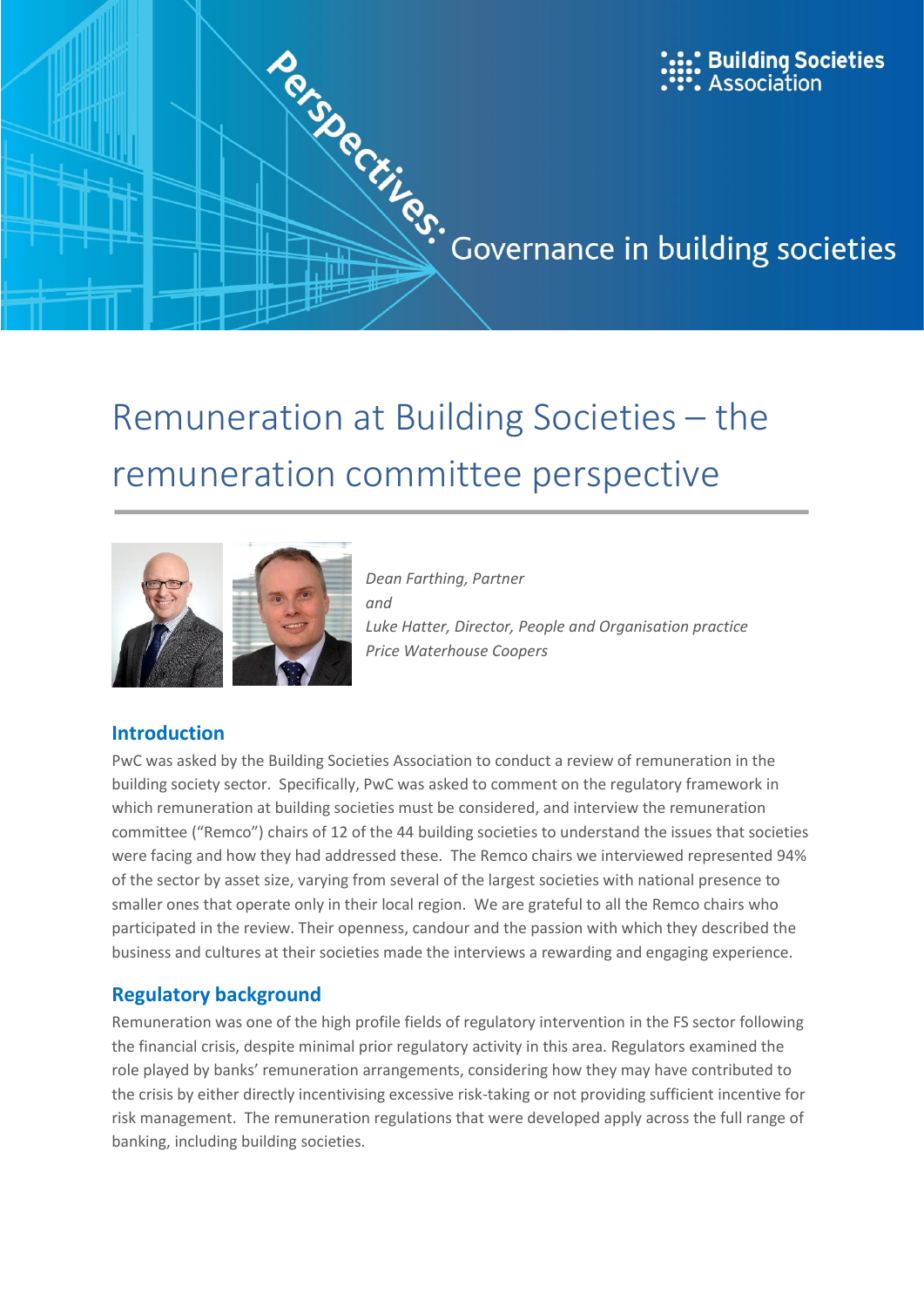The current regulatory position responds to some of the conclusions drawn by regulators on the structural flaws in pay arrangements in banks, as well as additional perceptions from politicians, the press and the public that compensation in the FS sector was too high and undeserved. In particular there was a perception that when performance was poor, individuals were still rewarded handsomely, including generous severance packages which amounted to "rewards for failure".

The response of regulators was intended to address this perception of highly paid bankers enjoying high levels of variable pay with little personal accountability. As the activities of building societies overlap with some of those of banks they have found themselves within the scope of these regulations, which are intended to address issues which, for the most part, have never been a problem in the building society sector.

The resulting PRA/FCA regulation is a mixture of regulation ultimately derived from the EU (via CRDIV) and areas where UK regulators have chosen to go further than the EU requires. Inevitably the focus has been on the activities of banks, with the consequence that some regulations do not translate well into the building society sector. The key features relevant to our review in the building society sector are:

- firms are required to identify staff whose activities have a material impact on the risk of the business (called material risk takers ("MRTs"));
- performance measurement for variable pay must be based on a mixture of group, business unit and individual performance, including both financial and non-financial measures, and must be appropriately adjusted for all current and future risks;
- a cap on variable pay of 100% of fixed pay (which can be increased to 200% with the approval of members); and
- up to 60% of the variable remuneration of MRTs is subject to deferral for a period of up to 7 years for the most senior staff, and at least 50% of payments must be delivered in the form of instruments which must be held for a further period.

The other key feature of the UK implementation of the EU requirements has been the UK regulators' approach to "proportionality" under which the PRA and FCA allow smaller firms or individuals with both low total remuneration and low variable pay to be exempted from some of the structural provisions of the rules, including the requirements to defer variable pay and deliver it partly in instruments.

The exemptions under proportionality cover all but the largest building societies (those with assets over £15bn) and even within the larger building societies in general only the most senior staff earn enough to exceed the threshold. Therefore, for the most part, building societies have been able to disapply the full rules on deferral and instruments, although in practice many do operate some form of deferral. For the small number of societies and individuals who are caught, these requirements add significant extra complexity to the delivery of remuneration.

Finally, the focus on accountability has led to the introduction of the Senior Manager Regime ("SMR") which lays out a number of roles which are classed as "senior manager functions" and requires firms to allocate certain prescribed responsibilities to those roles. The individuals concerned are personally accountable for the delivery of these responsibilities.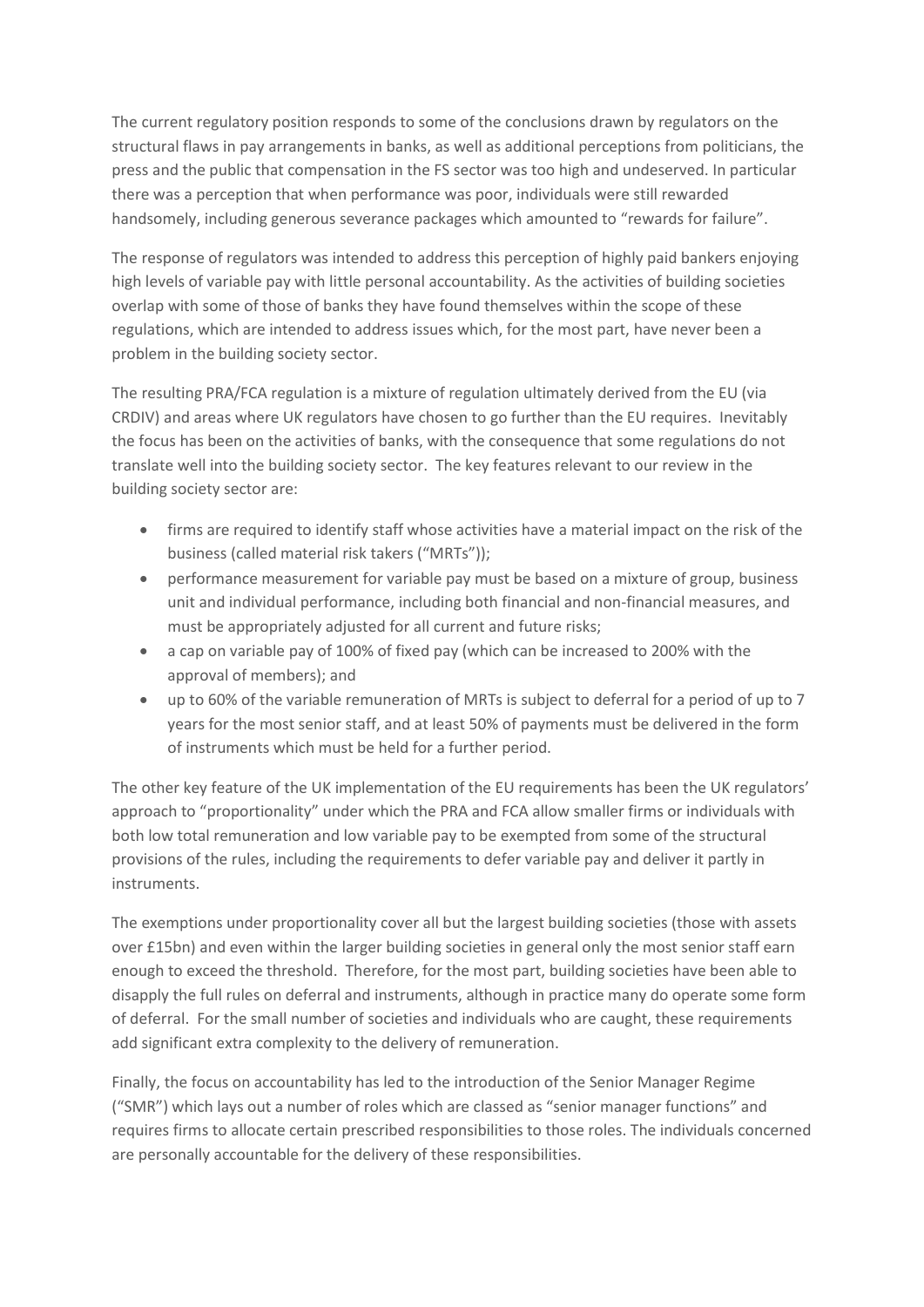# **Remco chair interviews**

From each conversation that we had with the Remco chairs it was clear that the mutual nature of the building societies that they represented was at the core of their decision making on pay. However, there were some significant challenges around reflecting mutuality in pay structures, especially for more senior executives. At a senior level the resulting pay structures are significantly different from those operated by UK-listed retail banks, including the niche and challenger banks, which have much higher levels of variable remuneration. For more junior employees the remuneration arrangements tended to reflect a combination of the local market (more so for the smaller societies) and wider financial services (more so for larger societies).

In general the remuneration arrangements for senior employees could be summarised as follows:

- Base pay was often set to be broadly comparable with banking peers.
- Variable pay opportunities were typically lower than might be paid by a bank.
- Variable pay was typically provided by way of an annual bonus. There was a distinct lack of long term incentives.
- Performance metrics typically took account of profit, but also member and employee experience in order to take a holistic view of performance. The resulting "balanced scorecards" are not dissimilar to those now used in most banks.
- No society had found a measure that they felt adequately reflected "mutuality". However, as a proxy for that, many focussed on customer service and downplayed profit relative to their banking peers.

Many societies took a cautious approach to setting financial bonus targets, with target ranges focussed on rewarding hitting strategic plan and little incentive to pursue higher outcomes in the short term. The focus was therefore on consistent long term progression rather than short term spikes in performance.

# **Remuneration philosophy**

Something that came across strongly from all of our conversations was that the Remco chairs were all very mindful of their societies' status as mutuals when it came to their thinking on remuneration. Therefore although they want to be able to recruit and retain the right people for running their societies, they recognise that this must be done in the best interests of members which in this context involves paying no more than is necessary and ensuring that executive reward is aligned with the experience of members.

They are mindful that they are usually competing for key talent with organisations outside of the building society sector which are not mutuals and which have very different core principles, being much more directly profit driven organisations. The societies generally do not look to compete directly with banks on pay – the quantum would be unaffordable for a building society and would be difficult to justify to members. More fundamentally the societies are generally looking to attract executives who are a close cultural fit.

From our conversations with most Remco chairs the principle of mutuality shaped their remuneration arrangements in terms of setting the constraints on how they approach remuneration, for instance modest levels of variable pay and not over-rewarding achievement of financial metrics,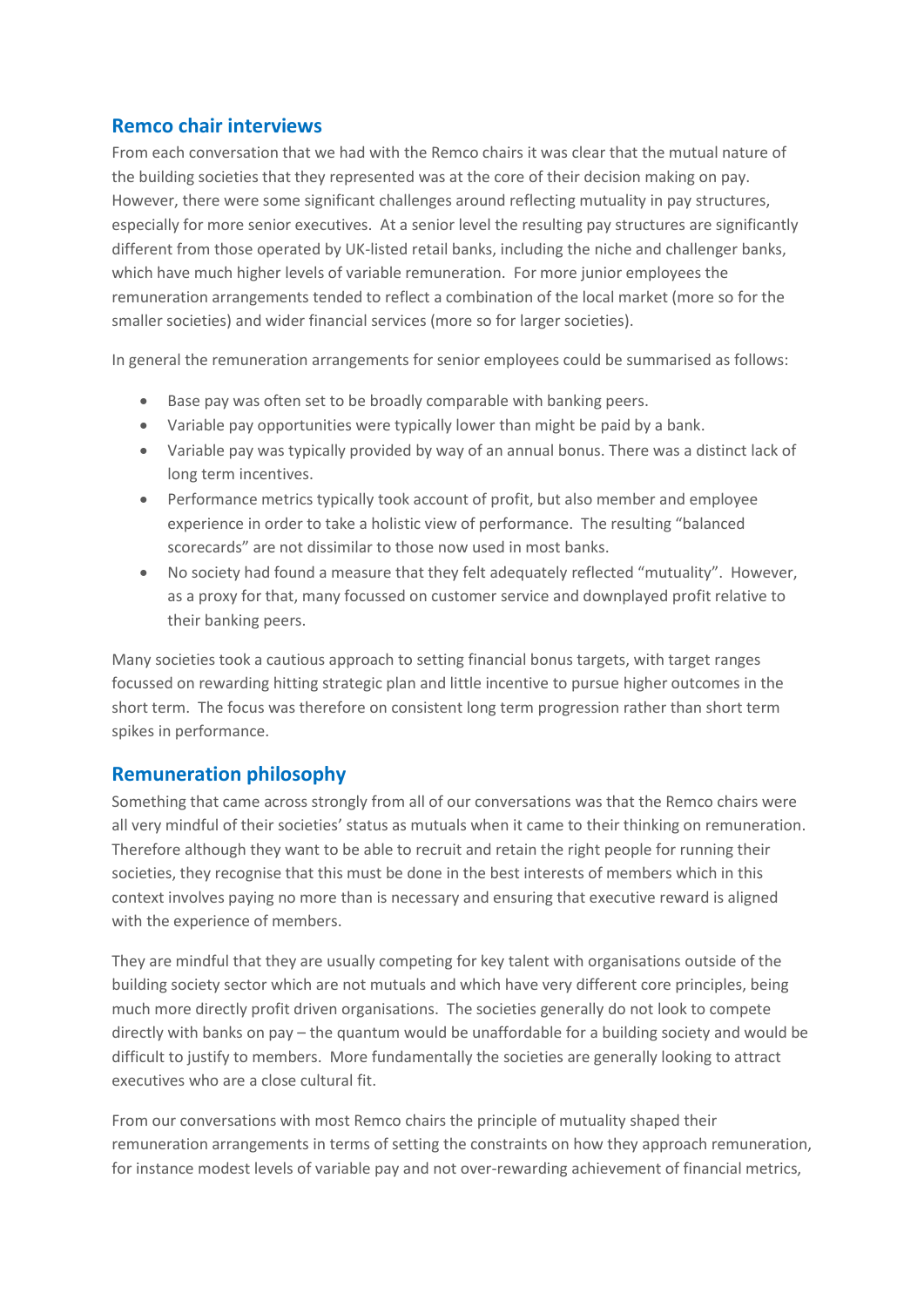particularly profit (see further below). However, something which did not come across strongly from the interviews was how the status and purpose of a mutual should shape the structure of remuneration. We recognise that stakeholder alignment in particular is a challenge as it is a lot harder to articulate and measure the value delivered to members than it is for an organisation with share capital or even other entities such as partnerships. We are aware that some building societies are examining methods in which the value delivered to members can be measured and articulated. If these methods can be sufficiently developed and stand up to robust testing we would encourage societies to be bold in building these into remuneration structures, including assessing whether the currently predominant pay model of fixed pay plus a modest annual bonus supports this.

Several Remco chairs also emphasised that mutuality does not just extend to relationships with members, but also with staff. Therefore decisions on executive pay were made with the pay structures and conditions across the whole society in mind. Therefore while some Remco chairs were comfortable with having a different structure for their senior management as compared to the rest of their society's staff, others have them with some reluctance but out of a desire to be market competitive, while some take the approach that one of the features of a mutual should be that pay principles and structure for executives should be no different to those for all staff and so operating only a single variable pay arrangement for the whole society. We would note that those in the latter category were more towards the mid-range of the sector in terms of size, where perhaps they have found they do not need to operate additional executive bonus arrangements to attract and retain the right talent.

# **Quantum of remuneration and balance between fixed and variable pay**

#### Fixed pay

The approach of most societies is to position base salaries around market median, with some who face challenges in recruiting due to their location or recent business performance accepting that they need to pay closer to upper quartile than perhaps they would like in order to attract executives of the required calibre.

The largest building societies look to benchmark salary against those of a comparable size (where applicable), other mutual organisations, challenger banks and where deemed appropriate the divisions or UK arms of big banks. However this is on salary alone: they do not seek to compete on variable pay with organisations outside of the sector.

The remainder of the societies we spoke to tended to benchmark themselves against societies of a similar size, overlaying factors relevant to their location and local market in setting pay.

Several Remco chairs at the societies which are above the £15bn threshold (the level 1 and 2 societies) and which therefore have to apply the full requirements of the remuneration regulations to their most senior staff commented that they have been driven to having higher fixed pay than they would have liked. This has resulted from a re-balancing of variable pay into fixed pay – i.e. a reduction in bonus opportunity partially compensated for by an increase in base salary. The driver for this rebalancing has been the reduced "perceived value" of variable pay in the eyes of executives due to extended deferral periods and delivery in instruments. One chair commented that the effect of remuneration regulation was therefore to drive his society to having a higher fixed cost base and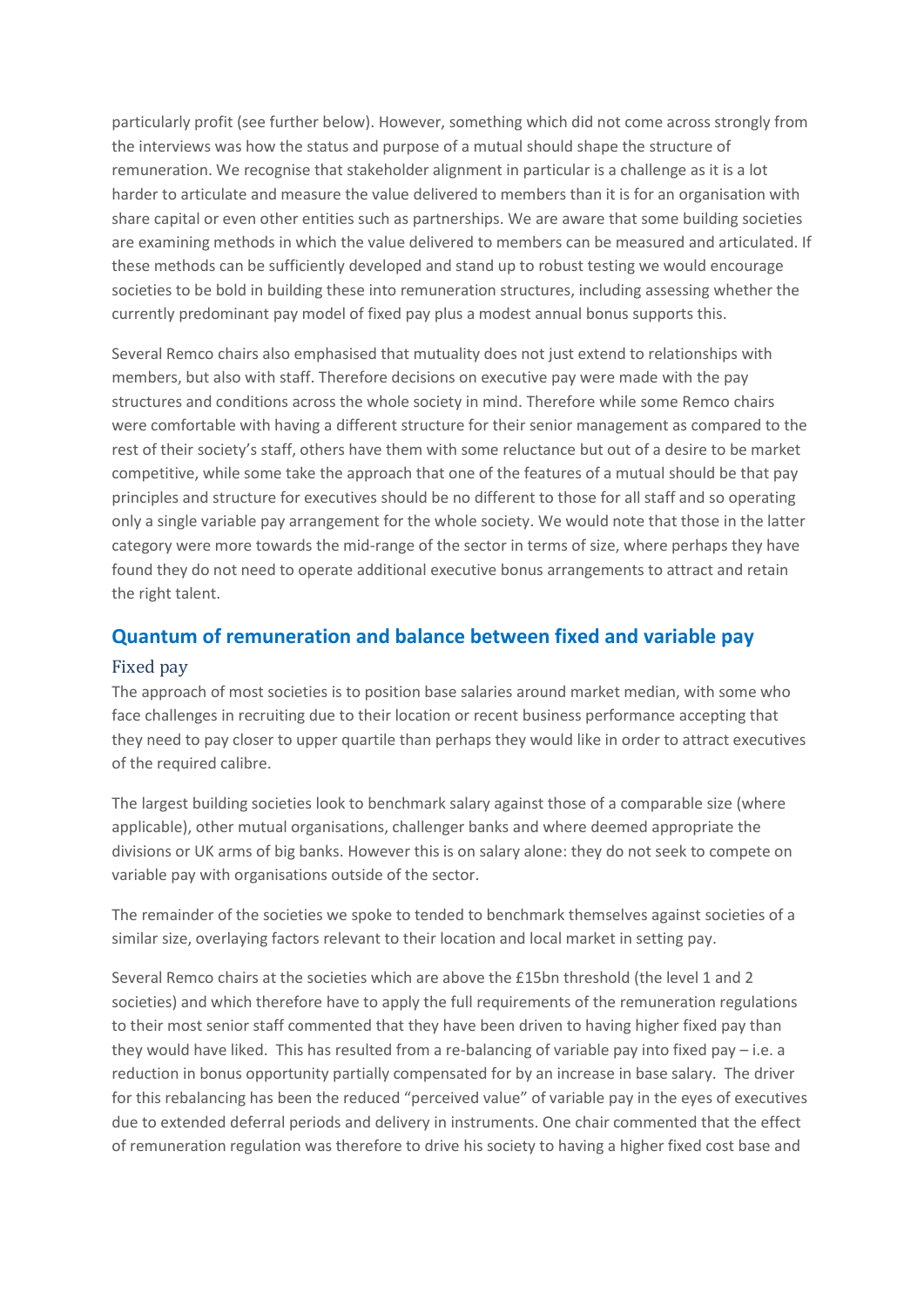less flexibility on remuneration in times of financial challenge – surely not the intention of UK regulators., whose ability for manoeuvre in some areas is restricted by the rigidity of the EU rules.

#### Variable pay structure and approach

Variable pay opportunities at building societies are lower than the amounts elsewhere in the FS sector and, as might be expected, tend to be larger at the bigger building societies, with some of the smaller societies interviewed not offering a specific executive variable pay arrangement at all.

The vast majority of building societies operate an annual bonus only, with varying degrees of deferral often applied on a voluntarily basis even where regulations would permit deferral to be disapplied on the basis of proportionality. This is despite several Remco chairs commenting that they would prefer the incentive arrangements to have a focus on longer term performance, to reflect the long term nature of a building society and the period of time over which performance results from certain decisions will emerge. They achieve this to a limited extent via a risk adjustment or review process within the deferral mechanism, but most do not have a dedicated long-term incentive plan ("LTIP"). While the deferral of annual bonus payments provides a longer term payment profile, the widespread use of simple deferred cash with no further performance conditions generally does not reflect a society's performance over the payment period..

A particular challenge for a building society in designing an LTIP is the difficulty in selecting measures which can be measured over the long term and then calibrating performance targets around these which achieve suitable alignment between individual reward and society performance. Listed banks are able to rely on shares to achieve at least part of this alignment, and their unavailability to building societies makes achieving the longer-term alignment much more challenging. For the most part, the building societies who must use instruments have opted for the simplest instruments possible under the regulation – achieving compliance but limited alignment.

In a building society LTIP the long term alignment therefore has to be driven by the performance targets and risk adjustment processes alone, placing significantly more pressure on both of these elements than at an organisation which uses shares in its LTIP structure, and perhaps helping to explain the relative scarcity of LTIPs in the sector

When articulating the purpose of variable pay, some Remco chairs commented that it was for more than just doing the day job and accordingly stretching targets were set. However, the majority felt that it was viewed by executives as a reward for delivering financial results in line with the corporate plan rather than a targeted incentive rewarding outperformance against certain financial metrics. It was noteworthy that customer experience targets were often set with significant stretch, as societies recognise this is a key differentiator in the FS market, as well as being one way of capturing member value.

Running variable pay in a manner which is "not too hot, not too cold" on financial metrics is consistent with the long term nature and approach of a building society. It often is not in member interests to over-reward outperformance against financial targets in the short term. While a reasonable level of profit is healthy in helping build capital, societies do not want to maximise this in the same way as pure profit organisations.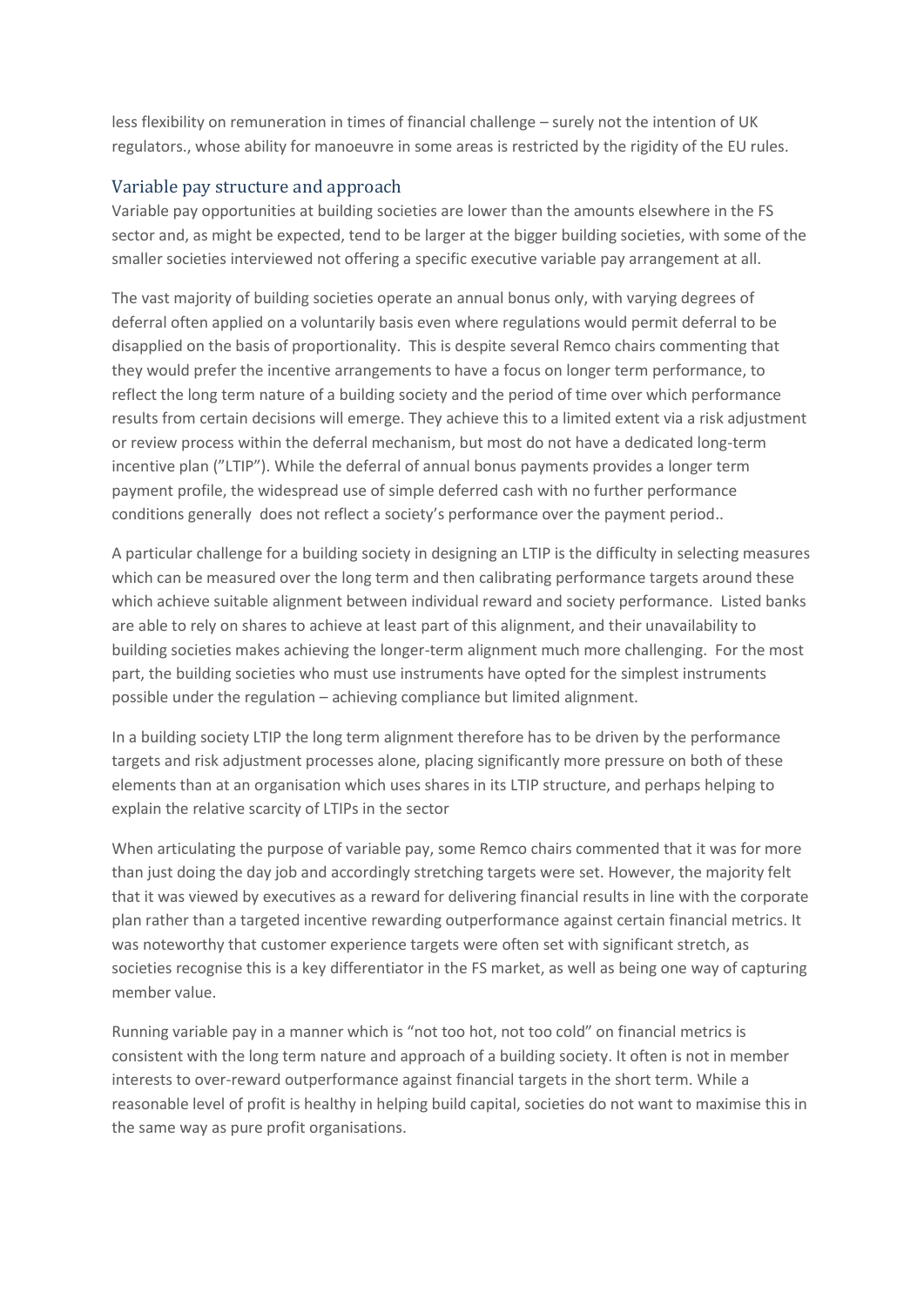A further consequence of this approach to variable pay is that annual bonus outcomes tend not to vary too wildly from year to year. This is in line with the "reward rather than incentive" philosophy. An additional point which may underlie this approach at some societies is that executives who have come from outside the building society sector may have historically been used to far higher variable pay opportunities and therefore expect a relatively stable pay out given the reduced opportunity.

# **Performance metrics**

Common targets for annual bonuses include profit, customer service, customer satisfaction and cost and efficiency measures.

Profit features in the majority of bonus schemes, either as a standalone measure or a gateway that unlocks a bonus. Targets around this are based on the principle that a degree of profit is necessary as it is the main way a building society can build capital, but an excessive amount is not the interests of members. Remco chairs felt that building societies had more leeway than listed companies to set profit targets lower than the prior year where their society was investing in the future, with many of them citing investment in major technology projects as reasons for this. However, it is still a challenge to explain variable pay outcomes against reduced targets to members, whose perception that more profit is a good thing is coloured by the more well understood nature of "pure profit" organisations.

The fact that profit is only one of a number of ways that societies provide benefits to their members is reflected in the widespread use of balanced scorecards of measures. These help meet regulatory requirements, but also try to reflect other factors that capture the member value being delivered. Unsurprisingly, customer experience as a measure is almost universal. Other common measures in balanced scorecards include colleague engagement, growth in mortgage lending and delivery of strategic objectives (e.g. digital offering).

## **Recruitment**

A common message from Remco chairs was that they found they were fishing in a smaller talent pool for candidates to join a building society than the banks would be. This is partly due to their geographical locations – all societies being headquartered outside London, but mainly it is because societies neither want to, nor are capable of, attracting executives whose main motivation is to maximise their earnings.

However, despite this, the majority had found that when they had needed to recruit for executive roles in recent years they had found individuals of the required calibre, albeit they often had to work hard to seek out the required talent. So the pool may be smaller, but there is no shortage of quality candidates looking to join a building society. As several summed it up, mutuality does not mean mediocrity.

The attraction of working for a mutual, being an organisation with a culture and values that work in members' interests and in the interests of the community, is seen to be the key differentiator when recruiting. Despite this and subject to a couple of notable exceptions, most Remco chairs felt that their society could be better at promoting this, particularly to people starting their careers. They felt that the principles of a mutual should sit well with the personal values of millennials.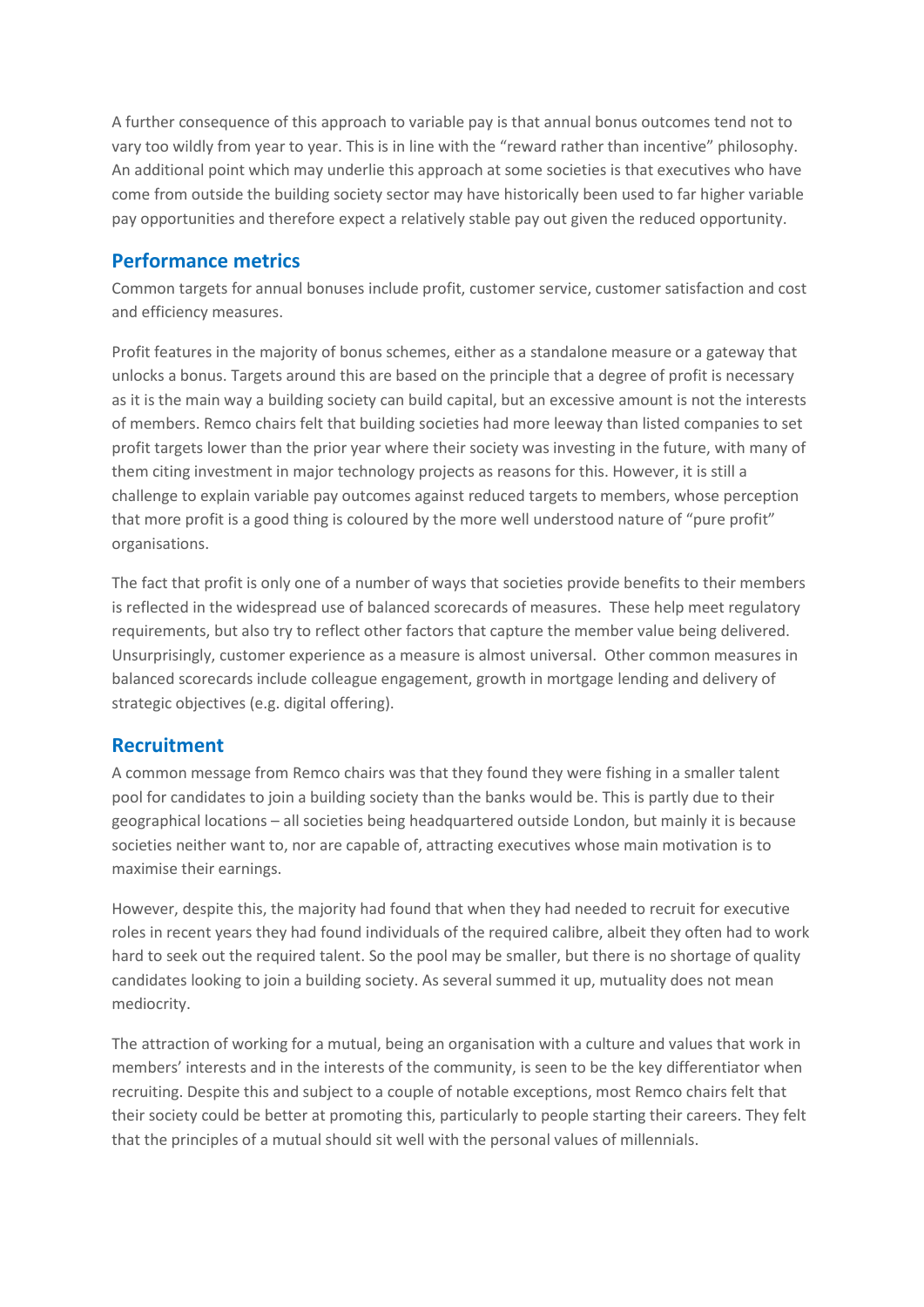Several Remco chairs found that they could categorise the types of executive candidates they would encounter and the personal motivations of those individuals as falling within one of three main classes:

- 1. New talent early in their careers, are not motivated purely by money and are actively seeking new career opportunities
- 2. Mid-career individuals who have been successful in their careers to date at big banks, and have significant LTIP opportunities together with outstanding deferred remuneration which they would lose if they changed roles, together with significant personal financial commitments based on current earning power; and
- 3. Highly experienced executives who are at a stage in life where they're personally financially secure and are now looking for more than just money from working, perhaps wanting to feel that they're putting something back into society.

Building societies find it easier to attract executives that fall within a) and c), but not those in b), as they cannot match their current earnings and those individuals cannot afford to leave their roles. A few noted that this may be restricting diversity in the sector.

Several Remco chairs mentioned that one of the features of working for a building society that they use in attracting candidates is the fact that they will get to run an element of the business, rather than be part of middle management in a much larger organisation. This particularly appeals to individuals from larger organisations who want to take a step up to an executive board from a second-in-command role.

An additional challenge is recruiting people from outside of the FS sector for roles that do not require specific FS experience, e.g. HR and digital, due to the regulatory constraints on pay across the sector. This was seen to be a particular problem in digital, where FS organisations, be they building societies or banks, are not competing on a level playing field with non-FS employers for the best talent in this growth area.

Internal recruitment was also not without its challenges, as some Remco chairs felt their societies were not doing enough on developing their own talent. Smaller societies are faced with the same challenges as any small organisation, where for many people promotions only occur due to the person in the role above moving on. In these circumstances it is hard to develop and retain new talent. In addition, the number of societies offering dedicated graduate programmes is very limited. One Remco chair suggested that building societies should collaborate on graduate development, for the benefit of the sector as a whole. In response to such concerns, the BSA and the School of Business and Economics at Loughborough University launched in 2015 the first UK Masters programme geared specifically for those who work in a customer-owned/mutual financial services firm. We understand this has proved popular, with the first cohort of 26 MSc students due to graduate in 2018

For the majority, location was not seen as a barrier to attracting the right talent, as they found that there were sufficient numbers of candidates who may be looking to move out of London or to return to the area in which they grew up. While retention wasn't generally perceived to be a problem, what was clear was that at more junior roles in a building society, the principles of a mutual were not in themselves enough of a differentiating factor for them in the local employment market, and that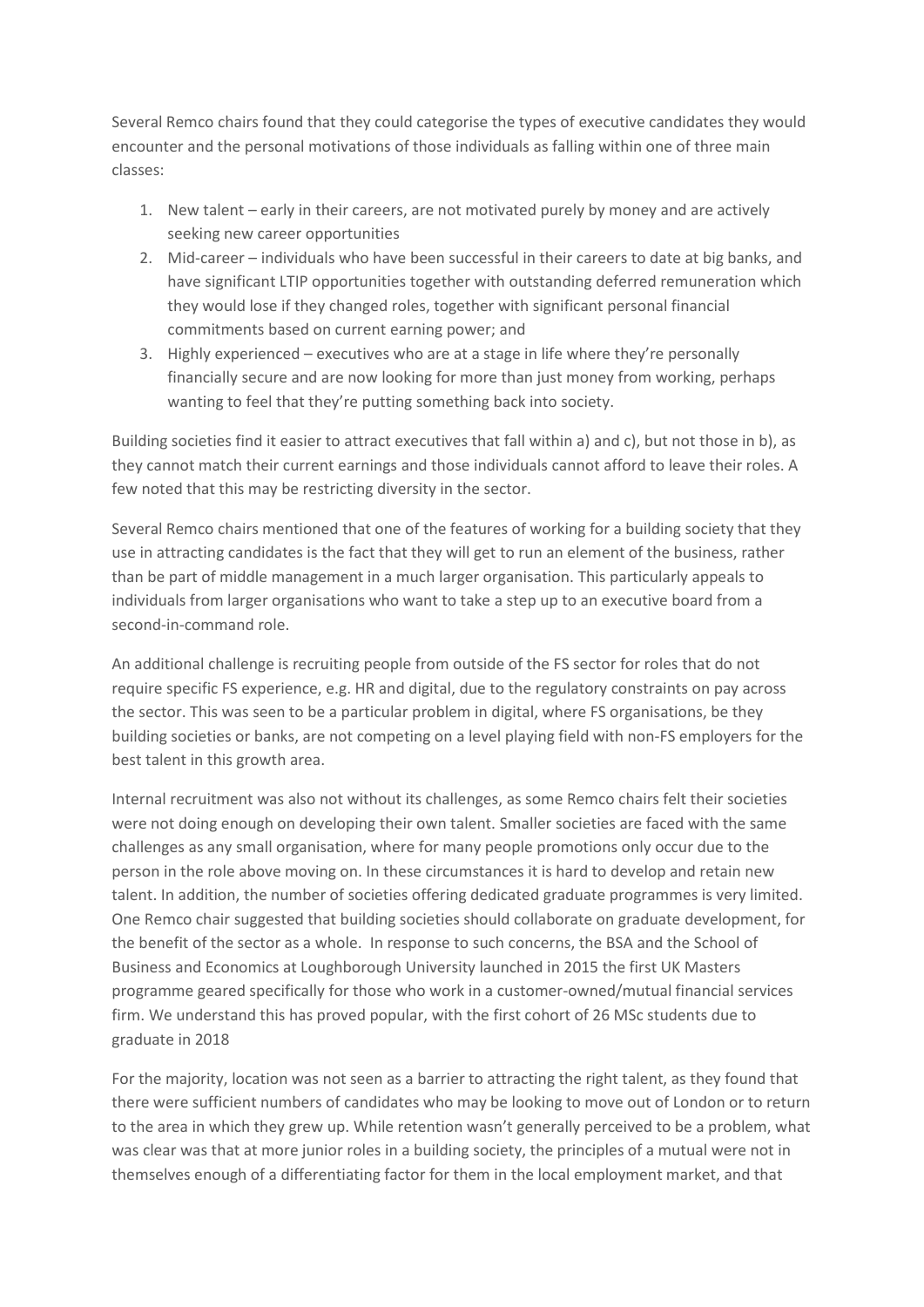they had to ensure they were competitive on pay too. In addition, those societies within commuting distance of London found that staff at all levels were head hunted by financial services organisations based there. Several Remco chairs were mindful of non-financial benefits such as secure parking and good quality on the job training as additional benefits to be used in recruiting and retaining staff.

## **Regulation**

The feeling of those we interviewed was that the overall regulatory burden on building societies, including in respect of remuneration, is disproportionate given the scale and complexity of most of them and given the risk profile of a mutual. They accept that the regulatory framework was not designed with them in mind, but feel they were caught up in issues not of their making which impact on the wider FS sector.

The larger societies have adapted their pay structures to ensure that they comply in a practicable fashion. One area of concern is building societies' lack of shares (or any other robust way of meaningfully tracking their long term value). Where listed companies can rely on shareholdings to help align executives and owners (for example via minimum shareholding requirements or the delivery of long-term variable pay via shares) building societies do not have this option. This has resulted in real challenges developing reward structures based on sustained longer-term performance, despite the general view that a greater link to longer-term performance would be desirable.

For larger societies, remuneration regulation also creates cliff edges where an individual's shift in responsibilities or promotion may take him into being an MRT or may take him above the proportionality threshold, so being subject to the more onerous requirements on deferral of variable pay and payment in instruments. Where these exist they are presenting barriers to either recruiting people or staff taking a promotion, with inevitably greater levels of remuneration required to facilitate the move.

The result of this combination of pressures – constraints of a mutual, market competitiveness, regulation - is that most building societies have remuneration structures which meet their needs in a practical and regulation compliant fashion, but which are compromises on the principles of their ideal structures. In our view, this has resulted in pay structures that do not contain features which are particularly unique or distinctive for building societies' status as mutual organisations although, as noted above, the total packages tend to be distinct from those offered by banks. We recognise that a challenge for Remco chairs is that, particularly in the absence of a straightforward method of tracking value delivered to members, it is hard to articulate what this mutual status should mean for the purposes of remuneration.

Finally, the impact of regulation was on the mind of the majority of Remco chairs, particularly those at the larger societies in proportionality levels 1 and 2, as they seek to implement remuneration structures which are compliant with regulation while maintaining a strong motivating and retentive effect. Several noted that seeking to achieve this balance has resulted in structures that they wouldn't necessarily have chosen had they had a free hand in drawing them up.